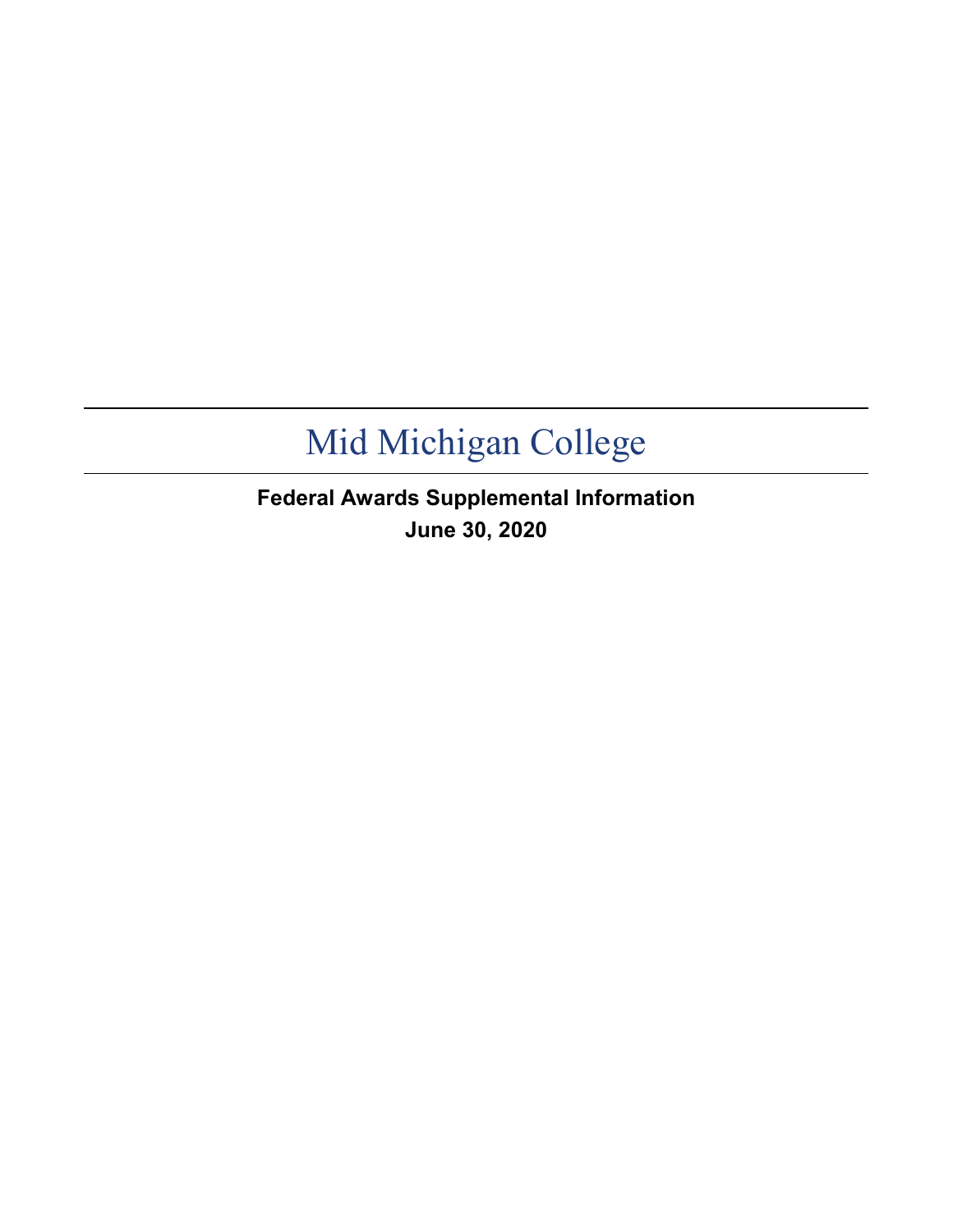# Contents

## **Independent Auditor's Reports**

| Report on Schedule of Expenditures of Federal Awards Required by the Uniform Guidance                                                                                                                     |          |
|-----------------------------------------------------------------------------------------------------------------------------------------------------------------------------------------------------------|----------|
| Report on Internal Control Over Financial Reporting and on Compliance and Other Matters<br>Based on an Audit of Financial Statements Performed in Accordance with Government<br><b>Auditing Standards</b> | $2 - 3$  |
| Report on Compliance for Each Major Federal Program and Report on Internal Control Over<br>Compliance Required by the Uniform Guidance                                                                    | 4-5      |
| <b>Schedule of Expenditures of Federal Awards</b>                                                                                                                                                         | 6        |
| <b>Notes to Schedule of Expenditures of Federal Awards</b>                                                                                                                                                |          |
| <b>Schedule of Findings and Questioned Costs</b>                                                                                                                                                          | $8 - 11$ |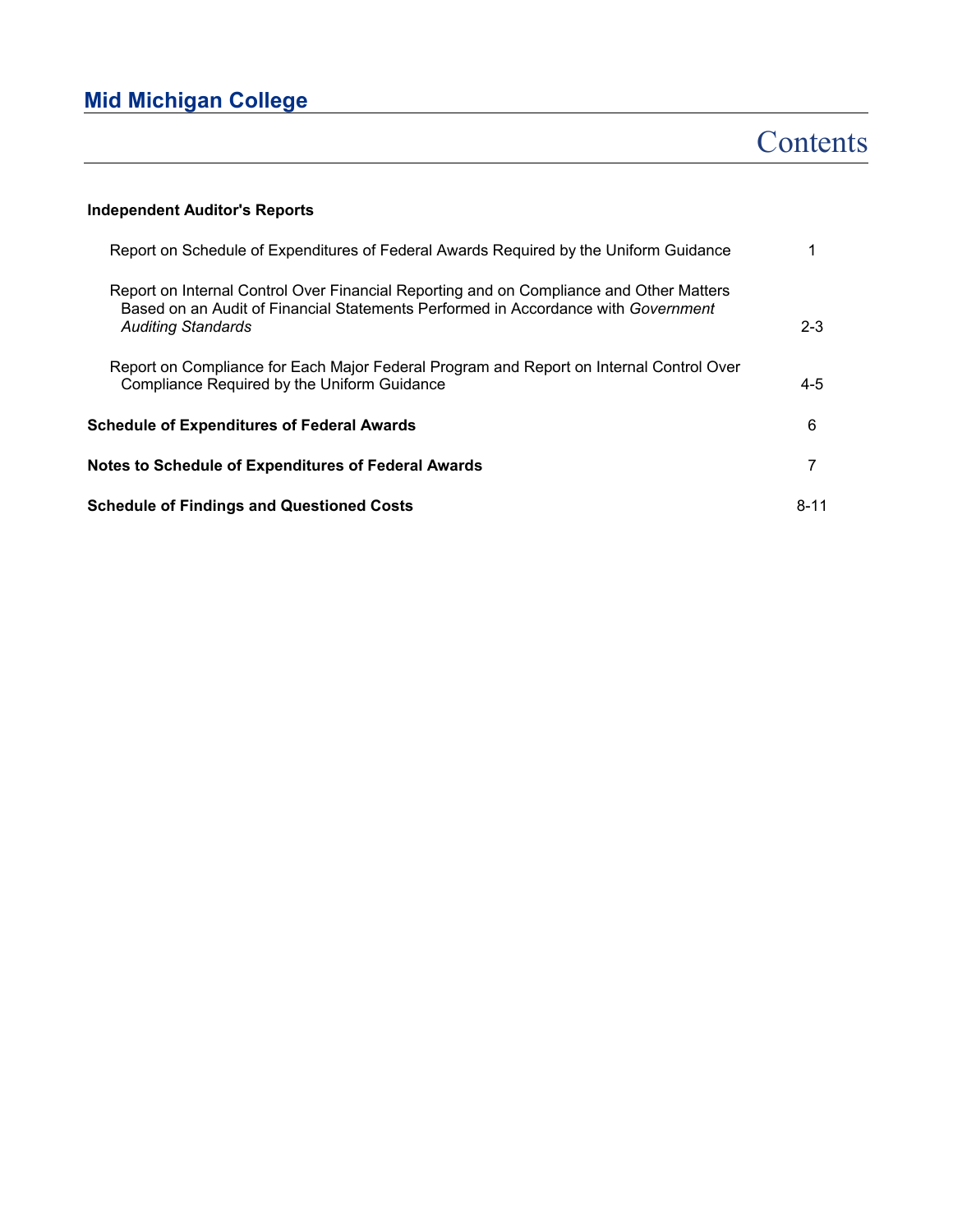

Report on Schedule of Expenditures of Federal Awards Required by the Uniform Guidance

#### **Independent Auditor's Report**

To the Board of Trustees Mid Michigan College

We have audited the financial statements of Mid Michigan College (the "College") and its discretely presented component unit as of and for the year ended June 30, 2020 and the related notes to the financial statements, which collectively comprise the College's basic financial statements. We issued our report thereon dated October 27, 2020, which contained an unmodified opinion on the financial statements. Our audit was conducted for the purpose of forming opinions on the financial statements that collectively comprise the basic financial statements. We have not performed any procedures with respect to the audited financial statements subsequent to October 27, 2020.

The accompanying schedule of expenditures of federal awards is presented for the purpose of additional analysis, as required by the Uniform Guidance, and is not a required part of the basic financial statements. Such information is the responsibility of management and was derived from and relates directly to the underlying accounting and other records used to prepare the financial statements. The information has been subjected to the auditing procedures applied in the audit of the financial statements and certain additional procedures, including comparing and reconciling such information directly to the underlying accounting and other records used to prepare the financial statements or to the financial statements themselves, and other additional procedures in accordance with auditing standards generally accepted in the United States of America. In our opinion, the information is fairly stated in all material respects in relation to the financial statements as a whole.

Plante & Moran, PLLC

October 27, 2020

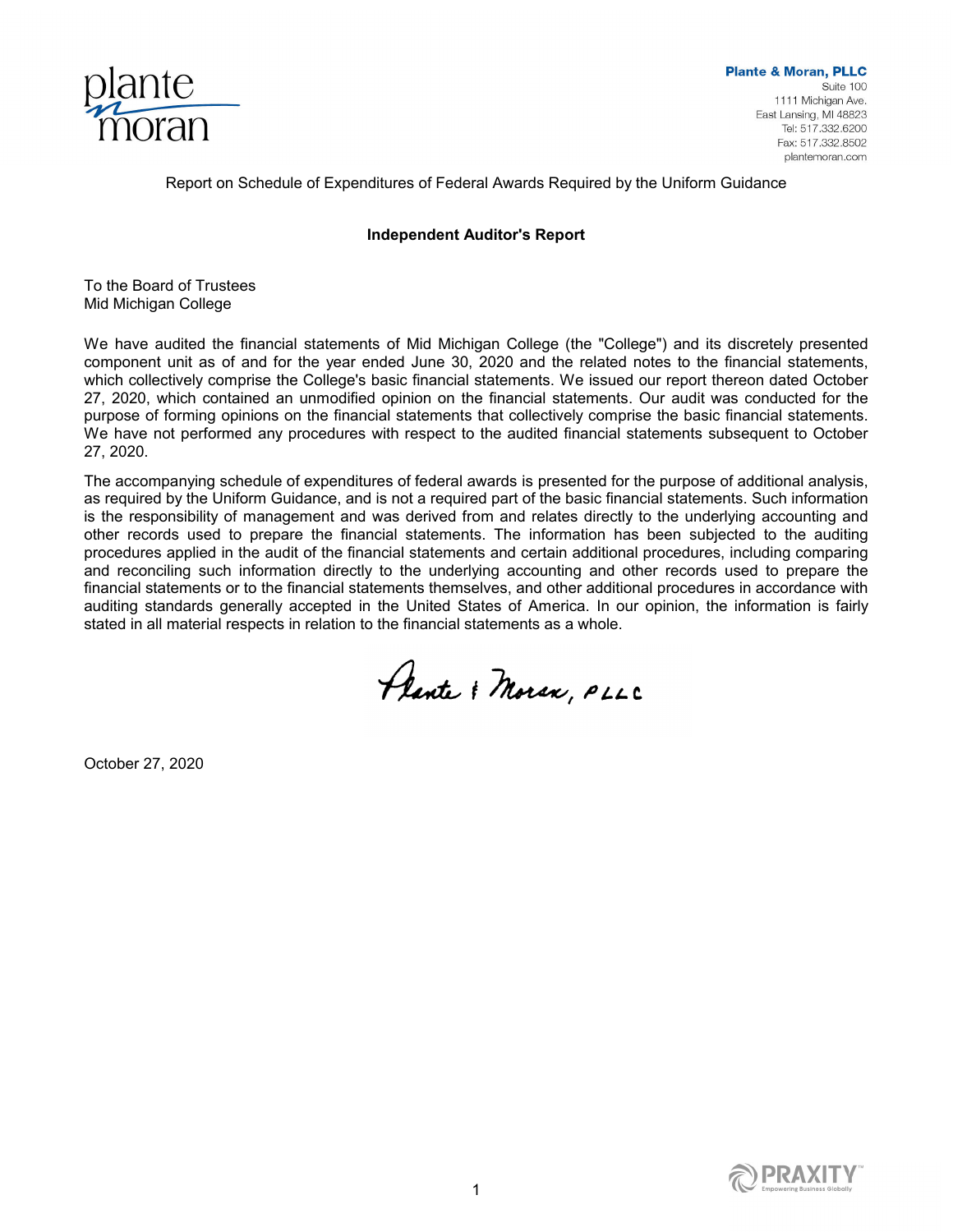

Report on Internal Control Over Financial Reporting and on Compliance and Other Matters Based on an Audit of Financial Statements Performed in Accordance with *Government Auditing Standards*

### **Independent Auditor's Report**

To Management and the Board of Trustees Mid Michigan College

We have audited, in accordance with auditing standards generally accepted in the United States of America and the standards applicable to financial audits contained in *Government Auditing Standards* issued by the Comptroller General of the United States, the financial statements of Mid Michigan College (the "College") and its discretely presented component unit as of and for the year ended June 30, 2020 and the related notes to the financial statements, which collectively comprise the College's basic financial statements, and have issued our report thereon dated October 27, 2020.

### **Internal Control Over Financial Reporting**

In planning and performing our audit of the financial statements, we considered the College's internal control over financial reporting (internal control)as a basis for designing audit procedures that are appropriate in the circumstances for the purpose of expressing our opinions on the financial statements, but not for the purpose of expressing an opinion on the effectiveness of the College's internal control. Accordingly, we do not express an opinion on the effectiveness of the College's internal control.

A deficiency in internal control exists when the design or operation of a control does not allow management or employees, in the normal course of performing their assigned functions, to prevent, or detect and correct, misstatements on a timely basis. A material weakness is a deficiency, or a combination of deficiencies, in internal control such that there is a reasonable possibility that a material misstatement of the College's financial statements will not be prevented, or detected and corrected, on a timely basis. A significant deficiency is a deficiency, or a combination of deficiencies, in internal control that is less severe than a material weakness, yet important enough to merit attention by those charged with governance.

Our consideration of internal control was for the limited purpose described in the first paragraph of this section and was not designed to identify all deficiencies in internal control that might be material weaknesses or significant deficiencies. Given these limitations, during our audit we did not identify any deficiencies in internal control that we consider to be material weaknesses. However, material weaknesses may exist that have not been identified.

### **Compliance and Other Matters**

As part of obtaining reasonable assurance about whether the College's financial statements are free from material misstatement, we performed tests of its compliance with certain provisions of laws, regulations, contracts, and grant agreements, noncompliance with which could have a direct and material effect on the financial statements. However, providing an opinion on compliance with those provisions was not an objective of our audit, and, accordingly, we do not express such an opinion. The results of our tests disclosed no instances of noncompliance or other matters that are required to be reported under *Government Auditing Standards.* 

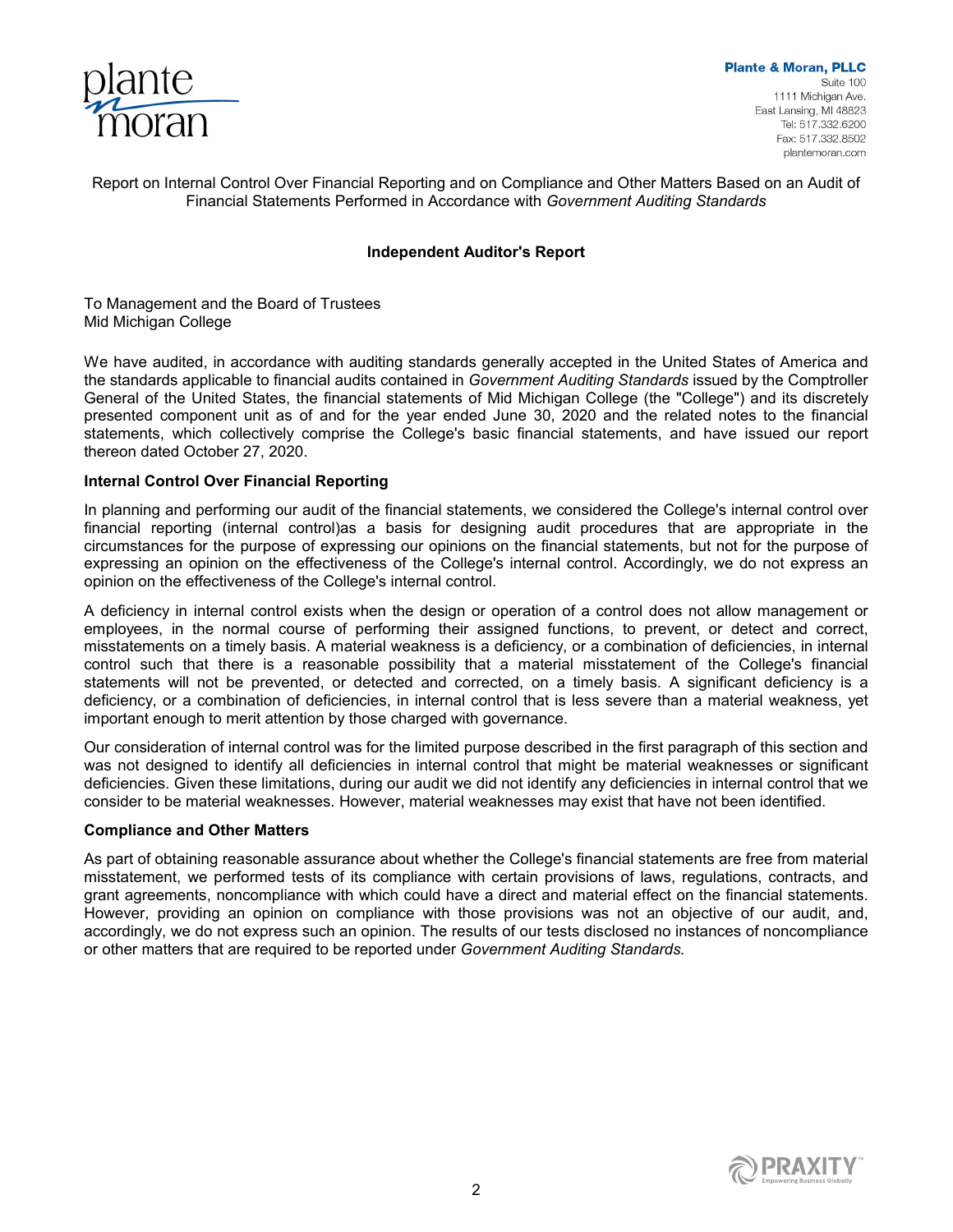To Management and the Board of Trustees Mid Michigan College

#### **Purpose of This Report**

The purpose of this report is solely to describe the scope of our testing of internal control and compliance and the results of that testing, and not to provide an opinion on the effectiveness of the College's internal control or on compliance. This report is an integral part of an audit performed in accordance with *Government Auditing Standards* in considering the College's internal control and compliance. Accordingly, this communication is not suitable for any other purpose.

Plante & Moran, PLLC

October 27, 2020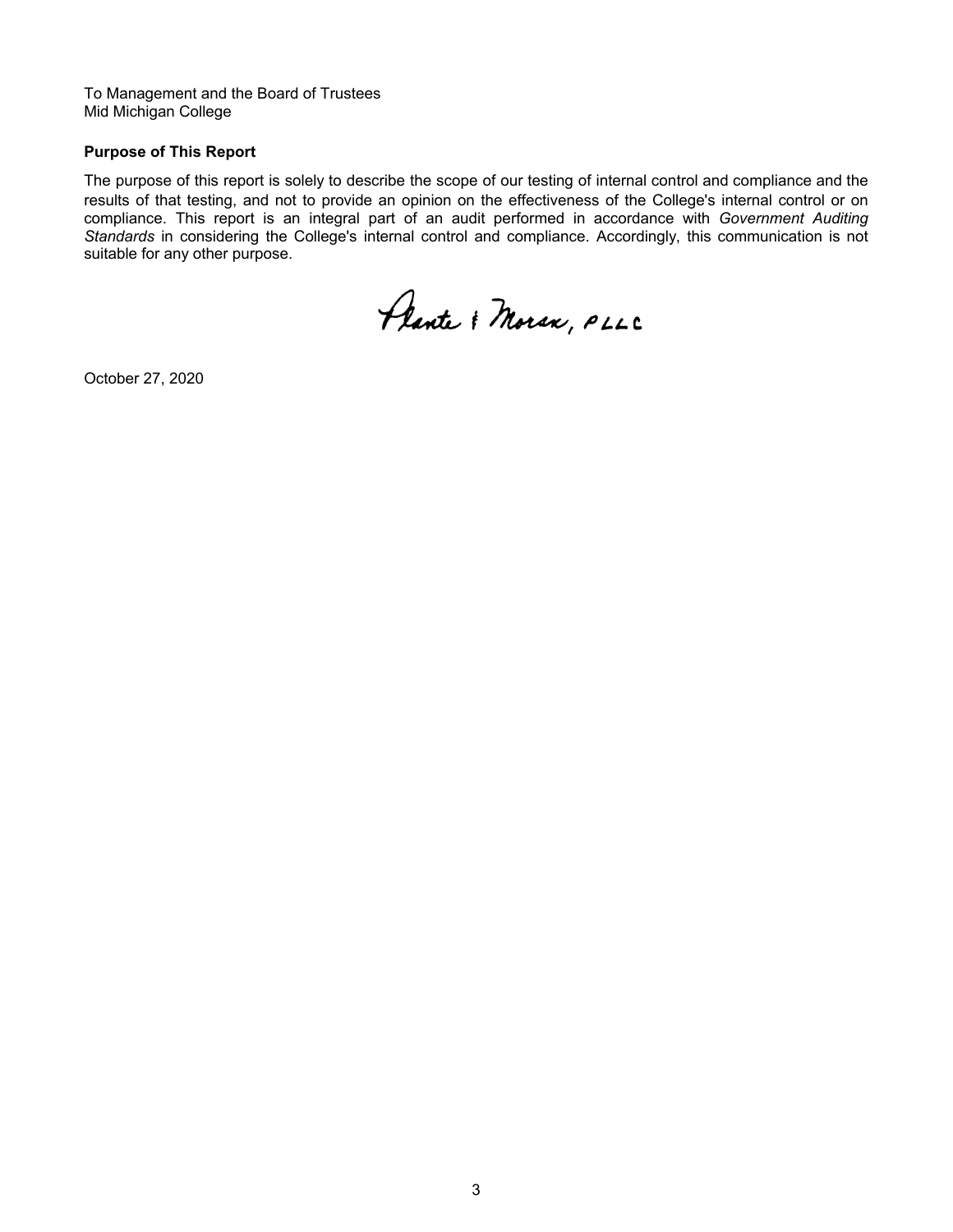

Report on Compliance for Each Major Federal Program and Report on Internal Control Over Compliance Required by the Uniform Guidance

### **Independent Auditor's Report**

To the Board of Trustees Mid Michigan College

### **Report on Compliance for Each Major Federal Program**

We have audited Mid Michigan College's (the "College") compliance with the types of compliance requirements described in the U.S. Office of Management and Budget (OMB) Compliance Supplement that could have a direct and material effect on the College's major federal program for the year ended June 30, 2020. The College's major federal program is identified in the summary of auditor's results section of the accompanying schedule of findings and questioned costs.

#### *Management's Responsibility*

Management is responsible for compliance with federal statutes, regulations, and the terms and conditions of its federal awards applicable to its federal program.

#### *Auditor's Responsibility*

Our responsibility is to express an opinion on compliance for each of the College's major federal programs based on our audit of the types of compliance requirements referred to above.

We conducted our audit of compliance in accordance with auditing standards generally accepted in the United States of America; the standards applicable to financial audits contained in *Government Auditing Standards*, issued by the Comptroller General of the United States; and the audit requirements of Title 2 U.S. Code of Federal Regulations Part 200, *Uniform Administrative Requirements, Cost Principles, and Audit Requirements for Federal Awards* (the "Uniform Guidance")*.* Those standards and the Uniform Guidance require that we plan and perform the audit to obtain reasonable assurance about whether noncompliance with the types of compliance requirements referred to above that could have a direct and material effect on a major federal program occurred. An audit includes examining, on a test basis, evidence about the College's compliance with those requirements and performing such other procedures as we considered necessary in the circumstances.

We believe that our audit provides a reasonable basis for our opinion on compliance for each major federal program. However, our audit does not provide a legal determination of the College's compliance.

### *Opinion on Each Major Federal Program*

In our opinion, the College complied, in all material respects, with the types of compliance requirements referred to above that could have a direct and material effect on the major federal program for the year ended June 30, 2020.

#### *Other Matters*

The results of our auditing procedures disclosed an instance of noncompliance, which is required to be reported in accordance with the Uniform Guidance and is described in the accompanying schedule of findings and questioned costs as Finding 2020-001. Our opinion on each major federal program is not modified with respect to this matter.

The College's response to the noncompliance finding identified in our audit is described in the accompanying schedule of findings and questioned costs. The College's response was not subjected to the auditing procedures applied in the audit of compliance, and, accordingly, we express no opinion on the response.

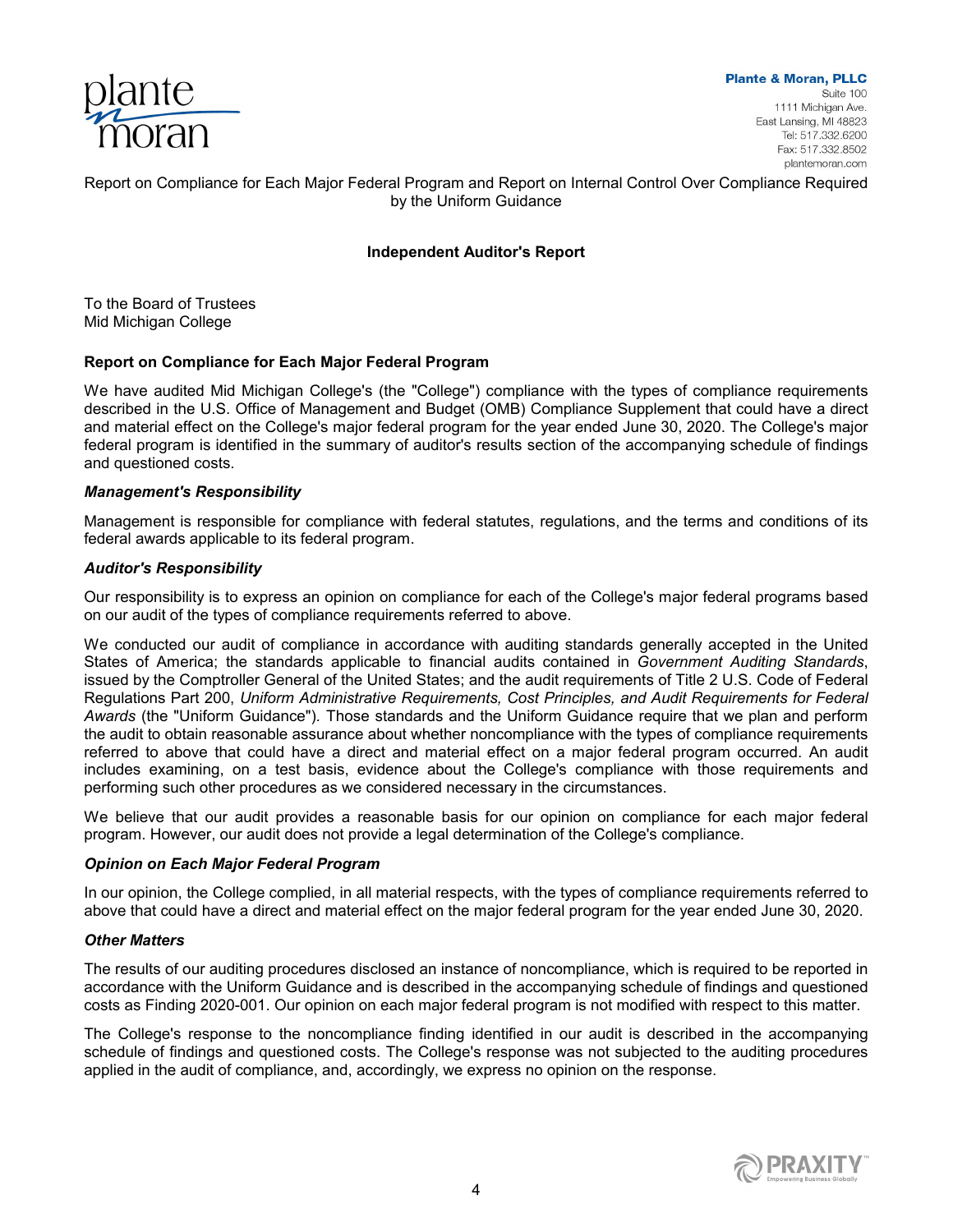To the Board of Trustees Mid Michigan College

#### **Report on Internal Control Over Compliance**

Management of the College is responsible for establishing and maintaining effective internal control over compliance with the types of compliance requirements referred to above. In planning and performing our audit of compliance, we considered the College's internal control over compliance with the types of requirements that could have a direct and material effect on each major federal program to determine the auditing procedures that are appropriate in the circumstances for the purpose of expressing an opinion on compliance for each major federal program and to test and report on internal control over compliance in accordance with the Uniform Guidance, but not for the purpose of expressing an opinion on the effectiveness of internal control over compliance. Accordingly, we do not express an opinion on the effectiveness of the College's internal control over compliance.

A deficiency in internal control over compliance exists when the design or operation of a control over compliance does not allow management or employees, in the normal course of performing their assigned functions, to prevent, or detect and correct, noncompliance with a type of compliance requirement of a federal program on a timely basis. A material weakness in internal control over compliance is a deficiency, or a combination of deficiencies, in internal control over compliance such that there is reasonable possibility that material noncompliance with a type of compliance requirement of a federal program will not be prevented, or detected and corrected, on a timely basis. We consider the deficiency in internal control over compliance described in the accompanying schedule of findings and questioned costs as Finding 2020-001 to be a material weakness.

Our consideration of internal control over compliance was for the limited purpose described in the first paragraph of this section and was not designed to identify all deficiencies in internal control over compliance that might be material weaknesses or significant deficiencies, and, therefore, material weaknesses or significant deficiencies may exist that have not been identified. However, as discussed below, we identified a certain deficiency in internal control over compliance that we consider to be a material weakness and other deficiencies that we consider to be significant deficiencies.

A significant deficiency in internal control over compliance is a deficiency, or a combination of deficiencies, in internal control over compliance with a type of compliance requirement of a federal program that is less severe than a material weakness in internal control over compliance, yet important enough to merit attention by those charged with governance. We consider the deficiencies in internal control over compliance described in the accompanying schedule of findings and questioned costs as Findings 2020-002 and 2020-003 to be significant deficiencies.

The College's response to the internal control over compliance findings identified in our audit are described in the accompanying schedule of findings and questioned costs. The College's response was not subjected to the auditing procedures applied in the audit of compliance, and, accordingly, we express no opinion on the response.

The purpose of this report on internal control over compliance is solely to describe the scope of our testing of internal control over compliance and the results of that testing based on the requirements of the Uniform Guidance. Accordingly, this report is not suitable for any other purpose.

Plante & Moran, PLLC

October 27, 2020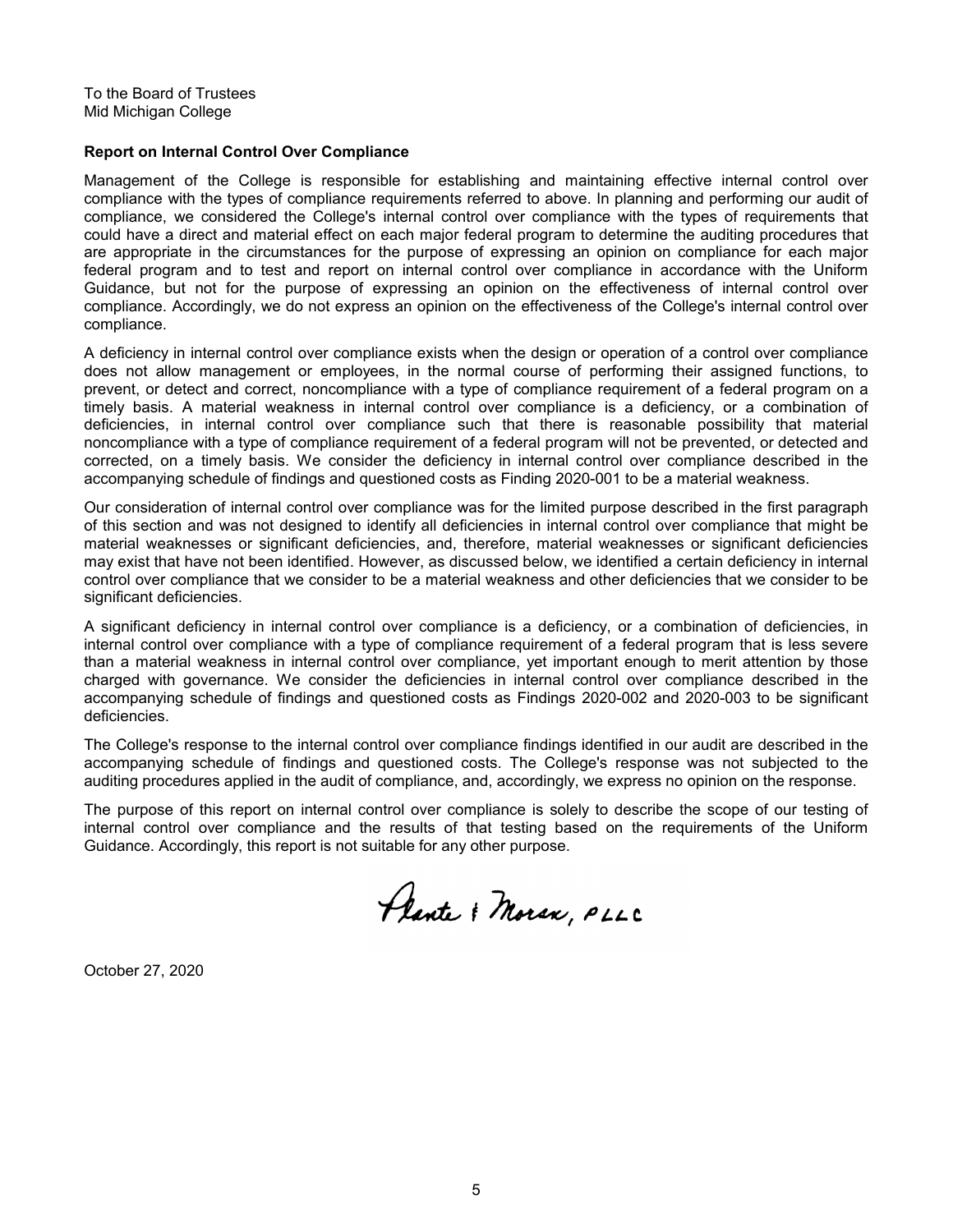# Schedule of Expenditures of Federal Awards

## **Year Ended June 30, 2020**

| Federal Agency/Pass-through Agency/Program Title                                                    | <b>CFDA</b><br>Number | Pass-through Entity<br><b>Project/Grant Number</b> | <b>Total Amount</b><br>Provided to<br>Subrecipients | Federal<br>Expenditures |
|-----------------------------------------------------------------------------------------------------|-----------------------|----------------------------------------------------|-----------------------------------------------------|-------------------------|
| Clusters:                                                                                           |                       |                                                    |                                                     |                         |
| Student Financial Assistance Cluster -                                                              |                       |                                                    |                                                     |                         |
| U.S. Department of Education - Direct Program:                                                      |                       |                                                    |                                                     |                         |
| Federal Pell Grant Program                                                                          | 84.063P               | P063P192848                                        | \$                                                  | 5,712,759<br>\$         |
| Federal Work-Study Program                                                                          | 84.033A               | P033A192047                                        |                                                     | 112,244                 |
| <b>Federal Supplemental Employment</b>                                                              |                       |                                                    |                                                     |                         |
| <b>Opportunity Grant</b>                                                                            | 84.007A               | P007A192047                                        |                                                     | 129,007                 |
| Federal Direct Loan Program                                                                         | 84.268                | P268K202848                                        |                                                     | 6,681,145               |
| <b>Total Student Financial Assistant Cluster</b>                                                    |                       |                                                    |                                                     | 12,635,155              |
| TRIO Cluster - U.S. Department of Education - Direct Program:                                       |                       |                                                    |                                                     |                         |
| Talent Search (9/1/18 to 8/31/19)                                                                   | 84.044A               | P044A160506                                        |                                                     | 33,529                  |
| Talent Search (9/1/19 to 8/31/20)                                                                   | 84.044A               | P044A160506                                        |                                                     | 171,034                 |
| Student Support Services (9/1/18 to 8/31/19)                                                        | 84.042                | P042A150098-18                                     |                                                     | 63,461                  |
| Student Support Services (9/1/19 to 8/31/20)                                                        | 84.042                | P042A150098-19                                     |                                                     | 161,771                 |
| <b>Total TRIO Cluster</b>                                                                           |                       |                                                    |                                                     | 429,795                 |
| <b>Total clusters</b>                                                                               |                       |                                                    |                                                     | 13,064,950              |
| Other federal awards:                                                                               |                       |                                                    |                                                     |                         |
| U.S. Department of Agriculture - Passed through Rural                                               |                       |                                                    |                                                     |                         |
| Development Agency - Rural Business Development Grant                                               | 10.351                | RBDG 10-351                                        |                                                     | 1.145                   |
| U.S. Department of Labor - Passed through Southeast Michigan                                        |                       |                                                    |                                                     |                         |
| Community Alliance - H-1B Job Training Grants - American                                            |                       |                                                    |                                                     |                         |
| Apprenticeship                                                                                      | 17.268                | AP-28028-15-60-A-26                                |                                                     | 67,953                  |
| U.S. Department of Education:                                                                       |                       |                                                    |                                                     |                         |
| Direct Programs:                                                                                    |                       |                                                    |                                                     |                         |
| COVID-19 - Higher Education Emergency Relief Fund -                                                 |                       |                                                    |                                                     |                         |
| <b>Student Aid</b>                                                                                  | 84.425E               | P425E200450                                        |                                                     | 389,500                 |
| COVID-19 - Higher Education Emergency Relief Fund -                                                 |                       |                                                    |                                                     |                         |
| Institutional portion                                                                               | 84.425F               | P425E200450                                        |                                                     | 102,628                 |
| Passed through Michigan Department of Education - Vocational<br>Education - Basic Grants to States: |                       |                                                    |                                                     |                         |
| Regional Allocation - Post-secondary                                                                | 84.048A               | 203510                                             |                                                     | 334,181                 |
| Local Administration - Post-secondary                                                               | 84.048A               | 203250                                             |                                                     | 9,200                   |
| Total Vocational Education - Basic Grants to States                                                 |                       |                                                    |                                                     | 343,381                 |
| Passed through Michigan Department of Education -                                                   |                       |                                                    |                                                     |                         |
| Gaining Early Awareness and Readiness for                                                           |                       |                                                    |                                                     |                         |
| Undergraduate Programs                                                                              | 84.334                | P334S110025                                        |                                                     | 4,000                   |
| Total U.S. Department of Education                                                                  |                       |                                                    |                                                     | 839,509                 |
| Small Business Administration -                                                                     |                       |                                                    |                                                     |                         |
|                                                                                                     |                       |                                                    |                                                     |                         |
| Passed through Grand Valley State University:                                                       | 59.037                |                                                    |                                                     | 95,064                  |
| Small Business Development Center 2019<br>Small Business Development Center 2020                    | 59.037                | SBAHQ-19-B-0059<br>SBAHQ-20-B-0049                 |                                                     | 119,910                 |
|                                                                                                     |                       |                                                    |                                                     |                         |
| <b>Total Small Business Administration</b>                                                          |                       |                                                    |                                                     | 214,974                 |
| Total other federal awards                                                                          |                       |                                                    |                                                     | 1,123,581               |
| Total expenditures of federal awards                                                                |                       |                                                    |                                                     | 14,188,531<br>\$        |
|                                                                                                     |                       |                                                    |                                                     |                         |

See notes to schedule of expenditures of federal awards. 6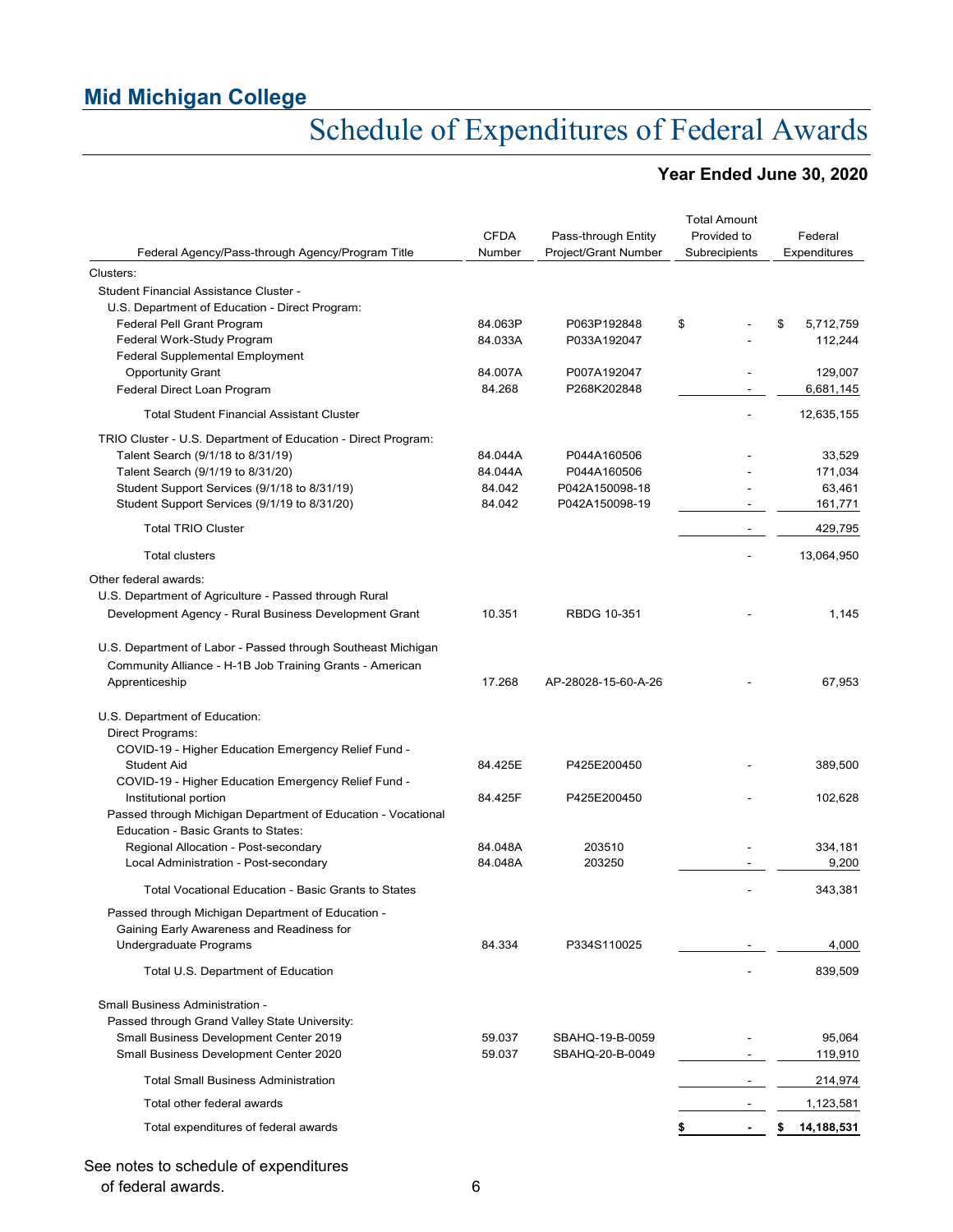# Notes to Schedule of Expenditures of Federal Awards

**Year Ended June 30, 2020**

## **Note 1 - Basis of Presentation**

The accompanying schedule of expenditures of federal awards (the "Schedule") includes the federal grant activity of Mid Michigan College (the "College") under programs of the federal government for the year ended June 30, 2020. The information in the Schedule is presented in accordance with the requirements of Title 2 U.S. Code of Federal Regulations Part 200, *Uniform Administrative Requirements, Cost Principles, and Audit Requirements for Federal Awards* (the "Uniform Guidance"). Because the Schedule presents only a selected portion of the operations of the College, it is not intended to and does not present the financial position, changes in net position, or cash flows of the College.

## **Note 2 - Summary of Significant Accounting Policies**

Expenditures reported in the Schedule are reported on the accrual basis of accounting. Such expenditures are recognized following the cost principles contained in Title 2 *U.S. Code of Federal Regulations Part 200, Uniform Administrative Requirements*, *Cost Principles, and Audit Requirements for Federal Awards,* wherein certain types of expenditures are not allowable or are limited as to reimbursement. Pass-through entity identifying numbers are presented where available.

The College has elected to use the 10 percent *de minimis* indirect cost rate to recover indirect costs, as allowed under the Uniform Guidance.

## **Note 3 - Grant Auditor Report**

Management has utilized the Cash Management System (CMS) Grant Auditor Report in preparing the schedule of expenditures of federal awards. Unreconciled differences, if any, have been disclosed to the auditor.

## **Note 4 - Adjustments and Transfers**

The College carried forward \$74 of the 2019-2020 Supplemental Education Opportunity Grant (84.007) award to the 2020-2021 award year. During the 2019-2020 award year, \$11,929 of Supplemental Education Opportunity Grant funds from the 2018-2019 award year was carried forward and spent.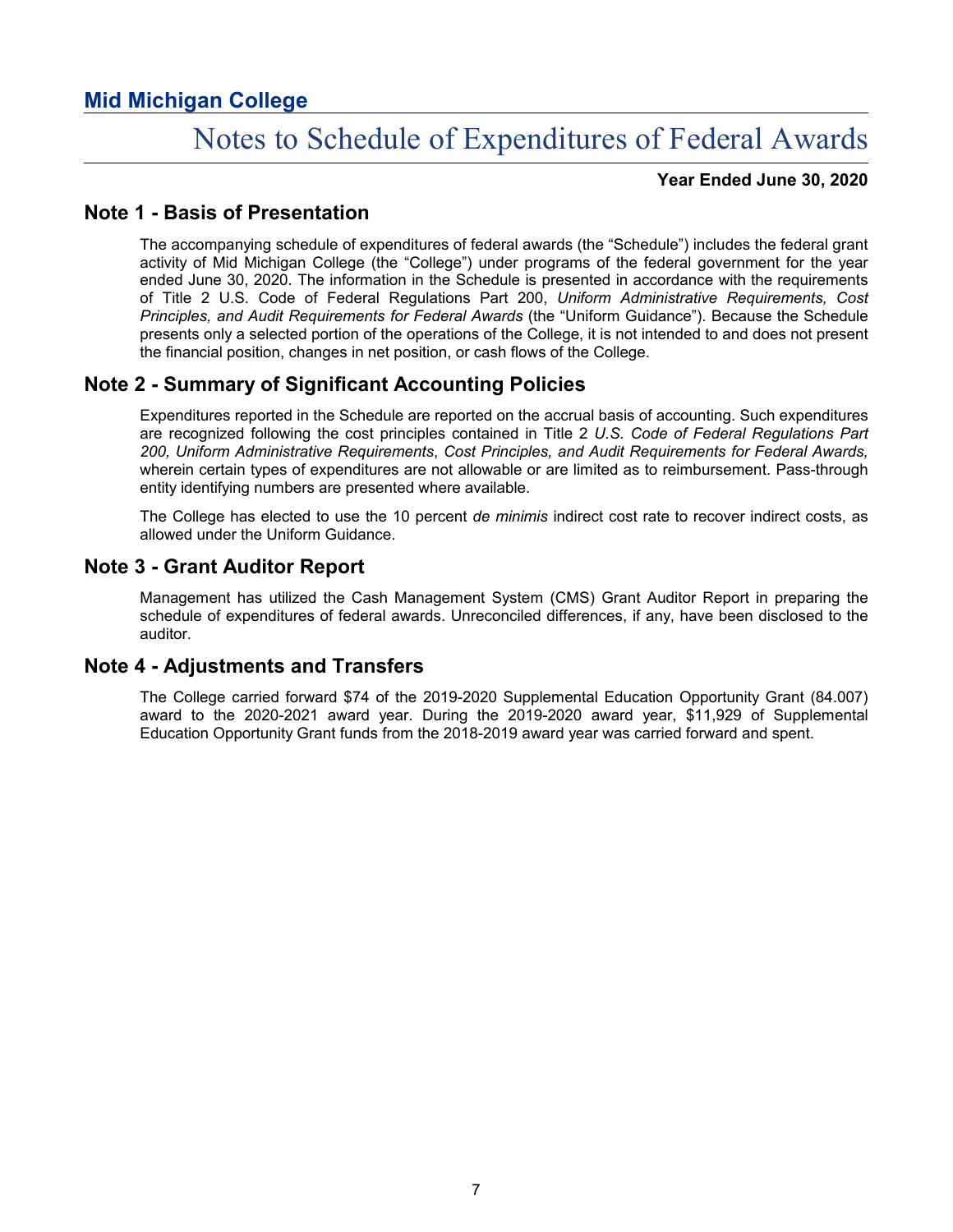# Schedule of Findings and Questioned Costs

**Year Ended June 30, 2020**

| <b>Section I - Summary of Auditor's Results</b>                                                               |                     |               |
|---------------------------------------------------------------------------------------------------------------|---------------------|---------------|
| <b>Financial Statements</b>                                                                                   |                     |               |
| Type of auditor's report issued:                                                                              | Unmodified          |               |
| Internal control over financial reporting:                                                                    |                     |               |
| • Material weakness(es) identified?                                                                           | <b>Yes</b><br>X.    | No            |
| • Significant deficiency(ies) identified that are<br>not considered to be material weaknesses?                | Yes.<br>X.          | None reported |
| Noncompliance material to financial<br>statements noted?                                                      | Yes<br>$\mathsf{X}$ | None reported |
| <b>Federal Awards</b>                                                                                         |                     |               |
| Internal control over major programs:                                                                         |                     |               |
| • Material weakness(es) identified?                                                                           | Yes<br>X —          | No            |
| • Significant deficiency(ies) identified that are<br>not considered to be material weaknesses?                | Yes<br>X.           | None reported |
| Any audit findings disclosed that are required to be reported in<br>accordance with Section 2 CFR 200.516(a)? | X Yes               | No            |
| Identification of major programs:                                                                             |                     |               |
| <b>CFDA Number</b><br>Name of Federal Program or Cluster                                                      |                     | Opinion       |
| 84.063, 84.033,<br>84.007, 84.268<br><b>Student Financial Assistance Cluster</b>                              |                     | Unmodified    |
| Dollar threshold used to distinguish between<br>type A and type B programs:                                   | \$750,000           |               |
| Auditee qualified as low-risk auditee?                                                                        | Yes<br>$\mathsf{X}$ | No            |

## **Section II - Financial Statement Audit Findings**

None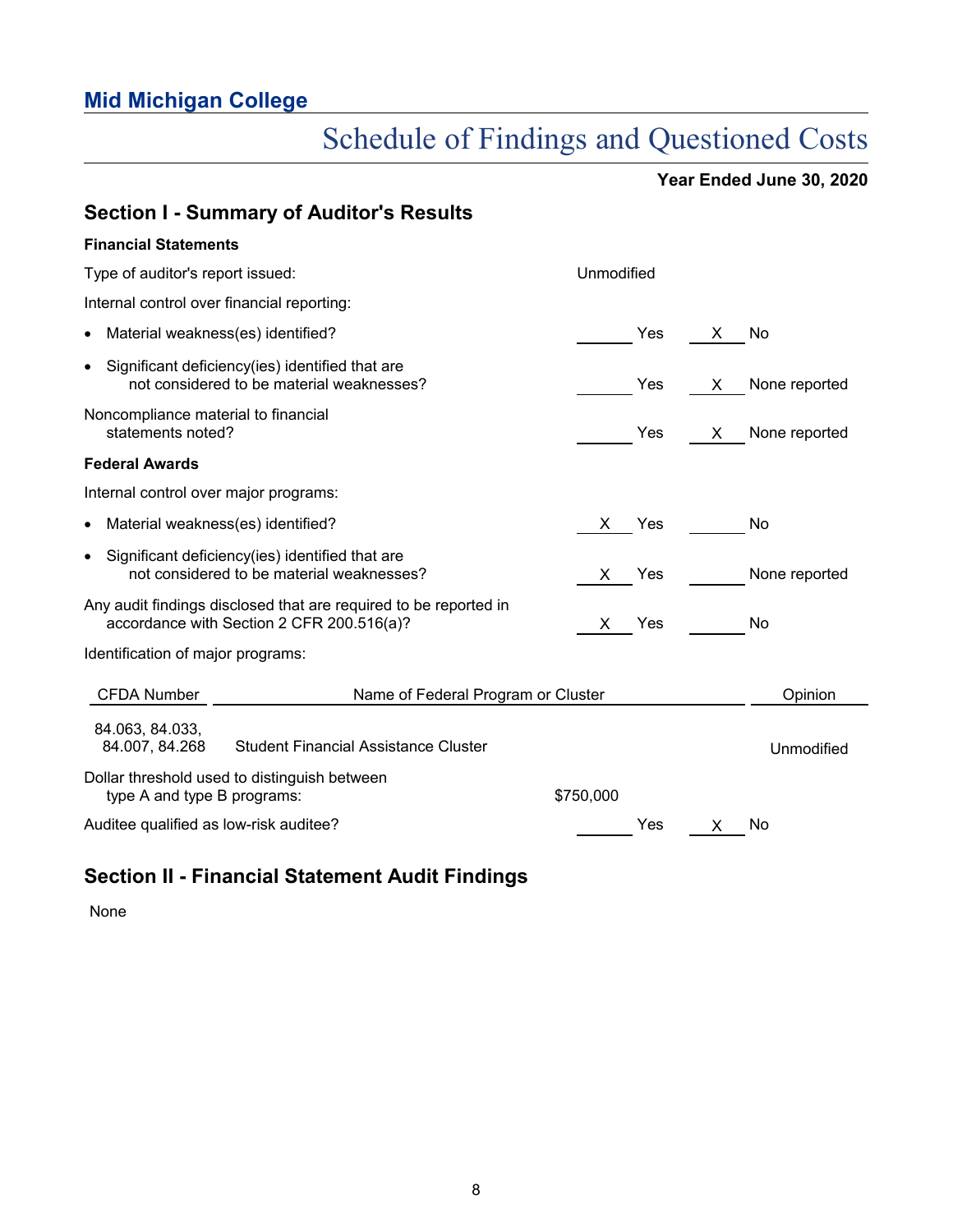# Schedule of Findings and Questioned Costs (Continued)

**Year Ended June 30, 2020**

## **Section III - Federal Program Audit Findings**

| Reference<br>Number | Finding                                                                                                                                                                                                                                                                                                                                                                                                                                                                                                                                                                                                                                                                                                                                                                   |
|---------------------|---------------------------------------------------------------------------------------------------------------------------------------------------------------------------------------------------------------------------------------------------------------------------------------------------------------------------------------------------------------------------------------------------------------------------------------------------------------------------------------------------------------------------------------------------------------------------------------------------------------------------------------------------------------------------------------------------------------------------------------------------------------------------|
| 2020-001            | CFDA Number, Federal Agency, and Program Name - Student Financial Assistance Cluster,<br>U.S. Department of Education, Federal Direct Loan Program (84.268)                                                                                                                                                                                                                                                                                                                                                                                                                                                                                                                                                                                                               |
|                     | Federal Award Identification Number and Year - NA                                                                                                                                                                                                                                                                                                                                                                                                                                                                                                                                                                                                                                                                                                                         |
|                     | Pass-through Entity - NA                                                                                                                                                                                                                                                                                                                                                                                                                                                                                                                                                                                                                                                                                                                                                  |
|                     | Finding Type - Material weakness and material noncompliance with laws and regulations                                                                                                                                                                                                                                                                                                                                                                                                                                                                                                                                                                                                                                                                                     |
|                     | Repeat Finding - Yes - 2019-002                                                                                                                                                                                                                                                                                                                                                                                                                                                                                                                                                                                                                                                                                                                                           |
|                     | Criteria - Changes in a student's status are required to be reported to the National Student<br>Loan Data System (NSLDS) or the guarantee agency within 30 days of the change or included<br>in a student status confirmation report sent to NSLDS within 60 days of the status change (34<br>CFR Section 682.610).                                                                                                                                                                                                                                                                                                                                                                                                                                                       |
|                     | Condition - The College did not report certain student status changes in a timely manner.                                                                                                                                                                                                                                                                                                                                                                                                                                                                                                                                                                                                                                                                                 |
|                     | <b>Questioned Costs - None</b>                                                                                                                                                                                                                                                                                                                                                                                                                                                                                                                                                                                                                                                                                                                                            |
|                     | <b>Context</b> - Of the 40 students selected for status change testing, 1 student did not have a status<br>change reported in a timely manner.                                                                                                                                                                                                                                                                                                                                                                                                                                                                                                                                                                                                                            |
|                     | <b>Cause and Effect</b> - A control was not in place to ensure the College's graduation report was<br>complete. As a result, certain graduates' status was not updated timely.                                                                                                                                                                                                                                                                                                                                                                                                                                                                                                                                                                                            |
|                     | Recommendation - We recommend the College review the process and controls over the<br>graduation and withdrawal report completeness.                                                                                                                                                                                                                                                                                                                                                                                                                                                                                                                                                                                                                                      |
|                     | Views of Responsible Officials and Corrective Action Plan - During the 2019-2020 audit,<br>one student from the 2018-2019 academic year was discovered to have their graduation date<br>reported past the required deadline. The corrective action from the 2018-2019 audit was added<br>to the double-check process and fully implemented in 2019-2020. However, because the 2019-<br>2020 audit included a student from the 2018-2019 academic year, this student's record was not<br>part of the fully implemented 2019-2020 process, and the error pertaining to the 2018-2019<br>academic year was not detected in a timely manner. The corrective action plan from the 2018-<br>2019 audit, fully implemented in 2019-2020, has resolved this issue from recurring. |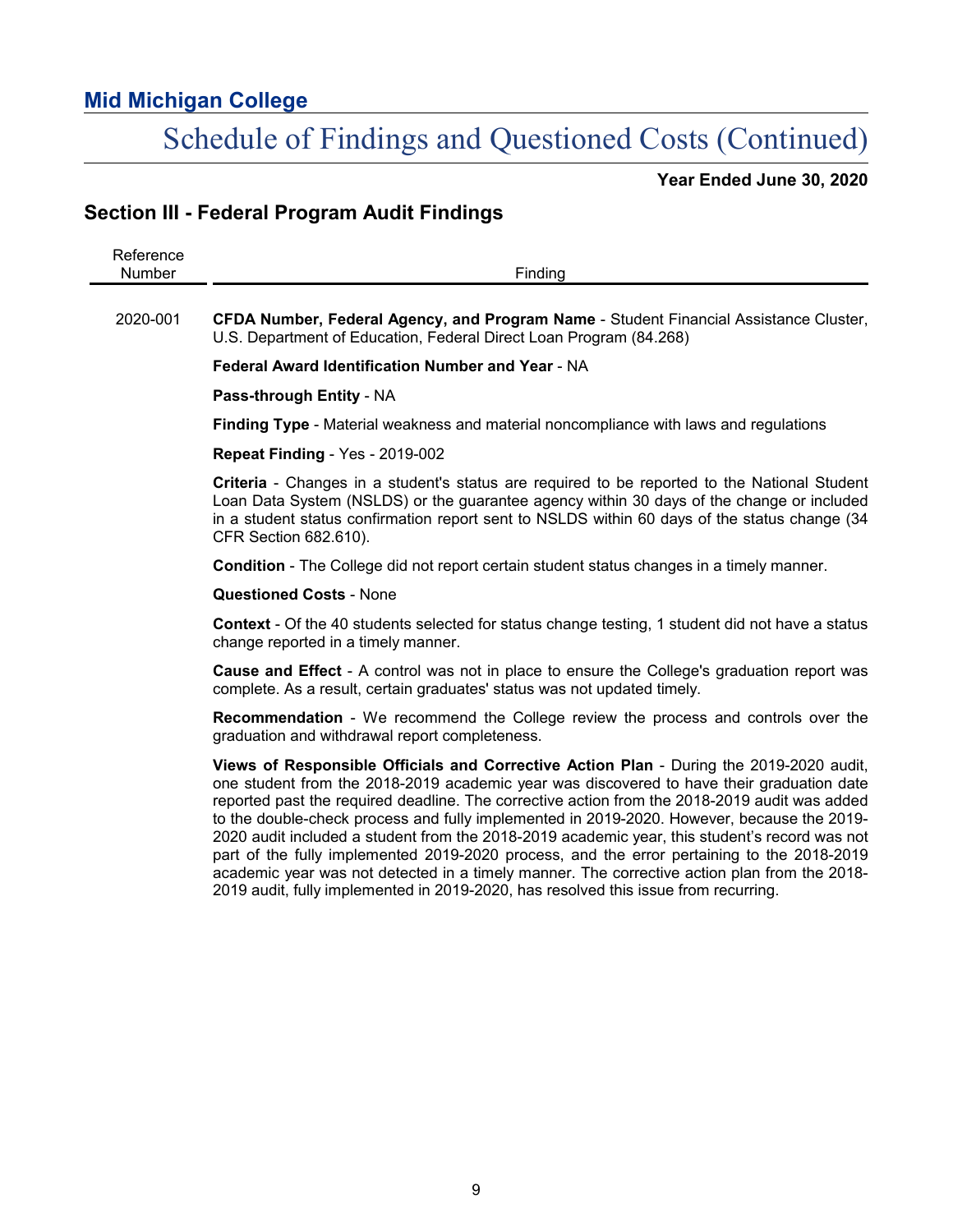# Schedule of Findings and Questioned Costs (Continued)

**Year Ended June 30, 2020**

## **Section III - Federal Program Audit Findings (Continued)**

| $\sim$<br>-      |                      |
|------------------|----------------------|
| ----<br>M<br>-11 | -<br>- - -<br>.<br>. |
|                  |                      |

2020-002 **CFDA Number, Federal Agency, and Program Name** - Student Financial Assistance Cluster, U.S. Department of Education, Federal Direct Loan Program (84.268)

**Federal Award Identification Number and Year** - NA

**Pass-through Entity** - NA

**Finding Type** - Significant deficiency

#### **Repeat Finding** - No

**Criteria** - The College must notify a student of the amount of loan funds that the student or his or her parent can expect to receive, which funds are from subsidized loans and which are from unsubsidized loans, and how and when those funds will be disbursed. The notification should also include the date and amount of the disbursement, and the student's right or parent's right to cancel all or a portion of that loan disbursement. The College must send the notification in writing within 30 days prior to or after crediting the student's account at the institution (34 CFR Section 668.165(a)(2) and 34 CFR Section 668.165(a)(3)).

**Condition** - The College did not provide adequate notification of loan disbursements and the right to cancel all or a portion of the loans to students or parents.

#### **Questioned Costs** - None

**Context** - Of the 23 students selected for notification testing, 1 of these students did not receive notification in a timely manner.

**Cause and Effect** - Due to the disruption of college operations as a result of the COVID-19 pandemic, a student did not receive timely notification.

**Recommendation** - The College should implement a process to ensure all students or parents of loan disbursements receive timely notification.

**Views of Responsible Officials and Planned Corrective Actions** - During the College's closure due to COVID-19, the associate director of financial aid (AD) took over from financial aid analyst (FAA) performance of the pretransmittal process during the month of April. This was during a period of time where remote work was required, and the FAA who performed the pretransmittal process had unreliable internet service for conducting critical processing remotely. (The FAA was deemed an essential worker in May 2020 and resumed pretransmittal processing on campus.) There was a step left off of the financial aid office processing calendar (though it was on the FAA's personal calendar) that served as a reminder to send out EFT emails to students regarding their loans (as described in the finding) as part of the pretransmittal process. Therefore, during the period of time that AD did the pretransmittal process for FAA, she did not do the EFT emails, as she was following process reminders from the financial aid processing calendar. We resolved this situation by adding the reminder to the processing calendar, and the student services specialist is now the individual responsible for performing the process that sends the EFT email notifications on a weekly basis. FAA is backup support for processing the email notifications.